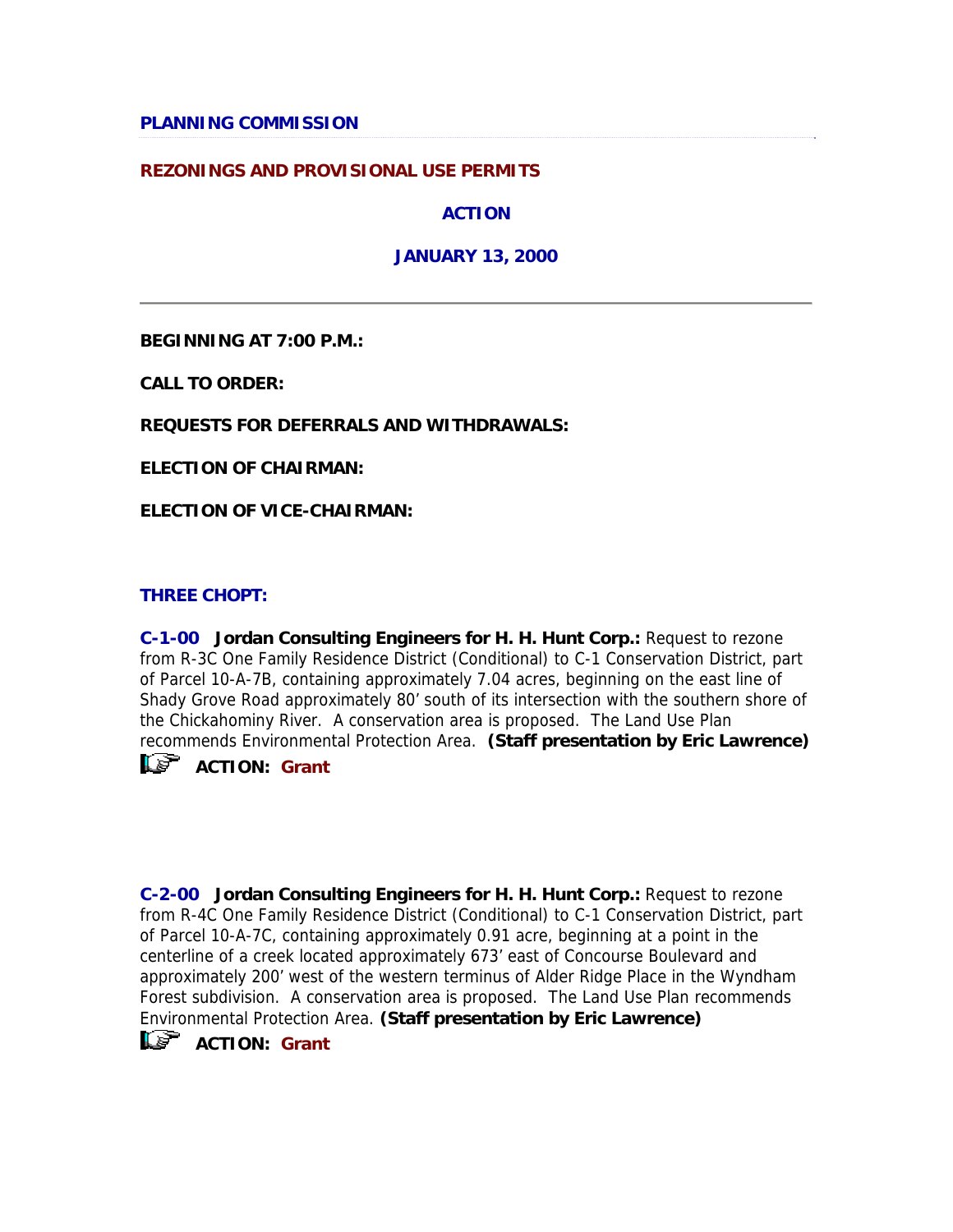## **TUCKAHOE:**

Deferred from the December 9, 1999 Meeting:

**C-72C-99 James W. Theobald for Dalriada, L. L. C.:** Request to conditionally rezone from RTHC Residential Townhouse District (Conditional) to M-1C Light Industrial District (Conditional), Parcel 58-A-48C, containing approximately 3.588 acres, located on the northwest line of Gaskins Road approximately 300' south of its southwest intersection with Three Chopt Road. A mini-storage warehouse facility is proposed. The use will be controlled by zoning ordinance regulations and proffered conditions. The Land Use Plan recommends Urban Residential, 3.4 to 6.8 units net density per acre.

## **(Staff presentation by Mark Bittner)**



**ACTION:** Defer 3/9/2000

### **VARINA:**

Deferred from the December 9, 1999 Meeting:

**C-73C-99 Dean E. Hawkins, ASLA, for Shamin RIC Hospitality, L. C.:** Request to conditionally rezone from M-1C Light Industrial District (Conditional) and B-3 Business District to M-1C Light Industrial District (Conditional) and B-3C Business District (Conditional) part of Parcel 163-A-19D, containing 5.0 acres, located on the north line of Audubon Drive, approximately 500' from the east line of South Airport Drive (State Route 156) and on the east line of South Airport Drive (State Route 156). A hotel is proposed. The Land Use Plan recommends Light Industry. The site is in the Airport Safety Overlay District. **(Staff presentation by Mark Bittner)**



**L<sup>S</sup>** ACTION: Grant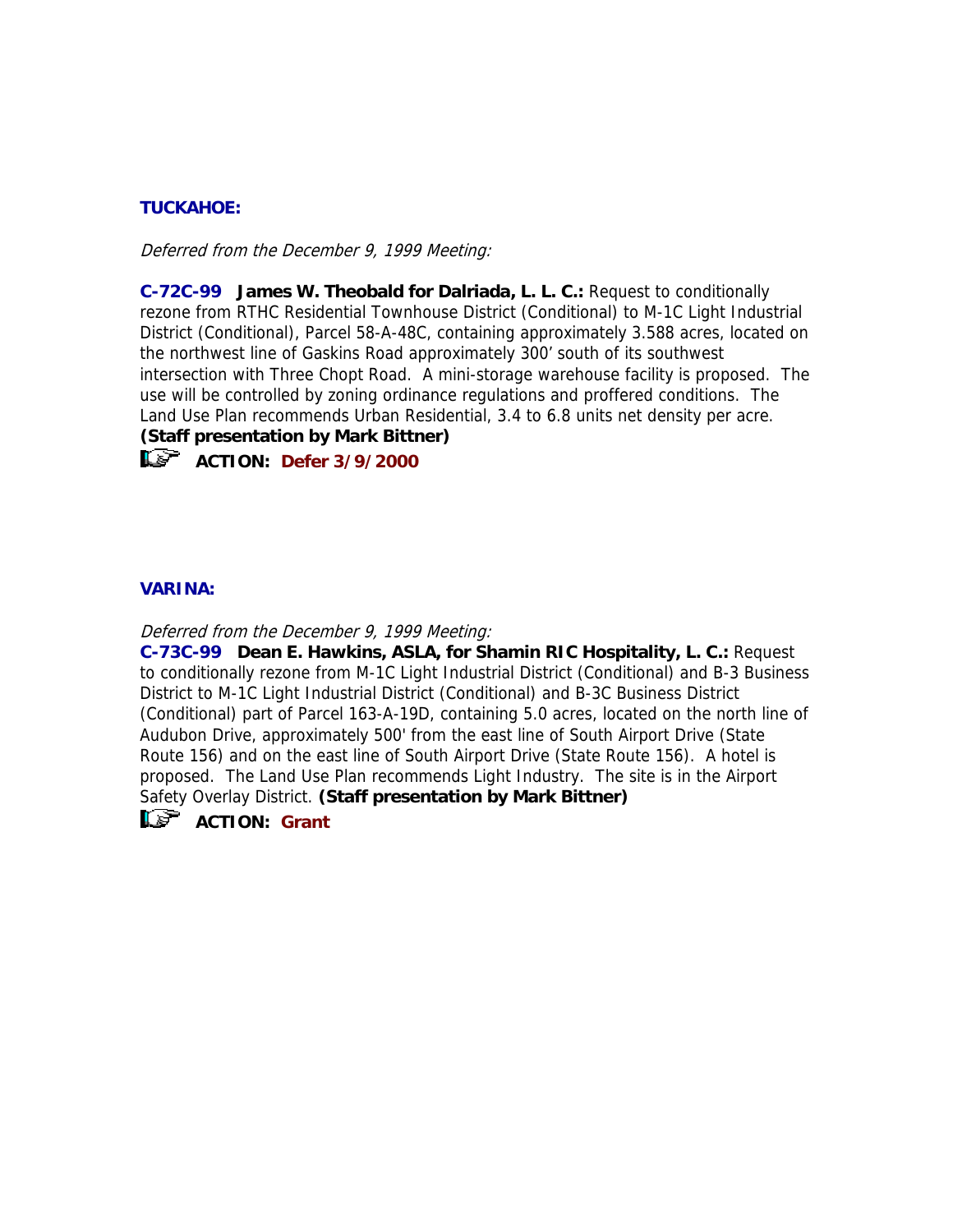### **BEGINNING AT 8:30 P.M.:**

### VARINA:

**C-8C-00 ames W. Theobald for Roy B. Amason (Sotherlyn):** Request to conditionally rezone from A-1 Agricultural District to A-1C Agricultural District (Conditional); R-1AC, R-2AC and R-3C One Family Residence Districts (Conditional); RTHC Residential Townhouse Districts (Conditional); R-6C General Residence District (Conditional); B-2C Business District (Conditional); O-2C Office District (Conditional); and C-1C Conservation District (Conditional), Parcels 240-A-17, 250-A-48, 49 and 51A, and part of Parcel 260-A-28, containing 633.61 acres, generally located along the north lines of New Market (State Route 5) and Long Bridge Roads between and along the east line of Turner Road and the west line of Yahley Mill Road and more specifically as described by plats on file in the Planning Office. A mixed use planned development is proposed. The applicant has proffered the overall density shall be no more than 987 residential units (of which there shall be a maximum of 374 units in the RTH Districts and no more than 95 residential assisted living units). The office and business uses will be controlled by zoning ordinance regulations and proffered conditions. The Land Use Plan recommends Prime Agriculture and Environmental Protection Area. The site is also in the Airport Safety Overlay District. **(Staff presentation by Mark Bittner) ACTION:** Deny

### **THREE CHOPT:**

**C-3C-00 James W. Theobald for H. H. Hunt Corp:** Request to conditionally rezone from A-1 Agricultural District to R-2AC One Family Residence District (Conditional), part of Parcel 27-A-2, containing approximately 5.926 acres, located on the south side of Shady Grove Road approximately 400' south of its intersection with Sampson Lane and approximately .5 mile east of its intersection with Pouncey Tract Road. A single family residential subdivision is proposed. The R-2A District requires a minimum lot size of 13,500 square feet. The Land Use Plan recommends Suburban Residential 2, 2.4 to 3.4 units net density per acre and Environmental Protection Area. **(Staff presentation by Jo Ann Hunter)**

## **ACTION: Defer 2/10/2000**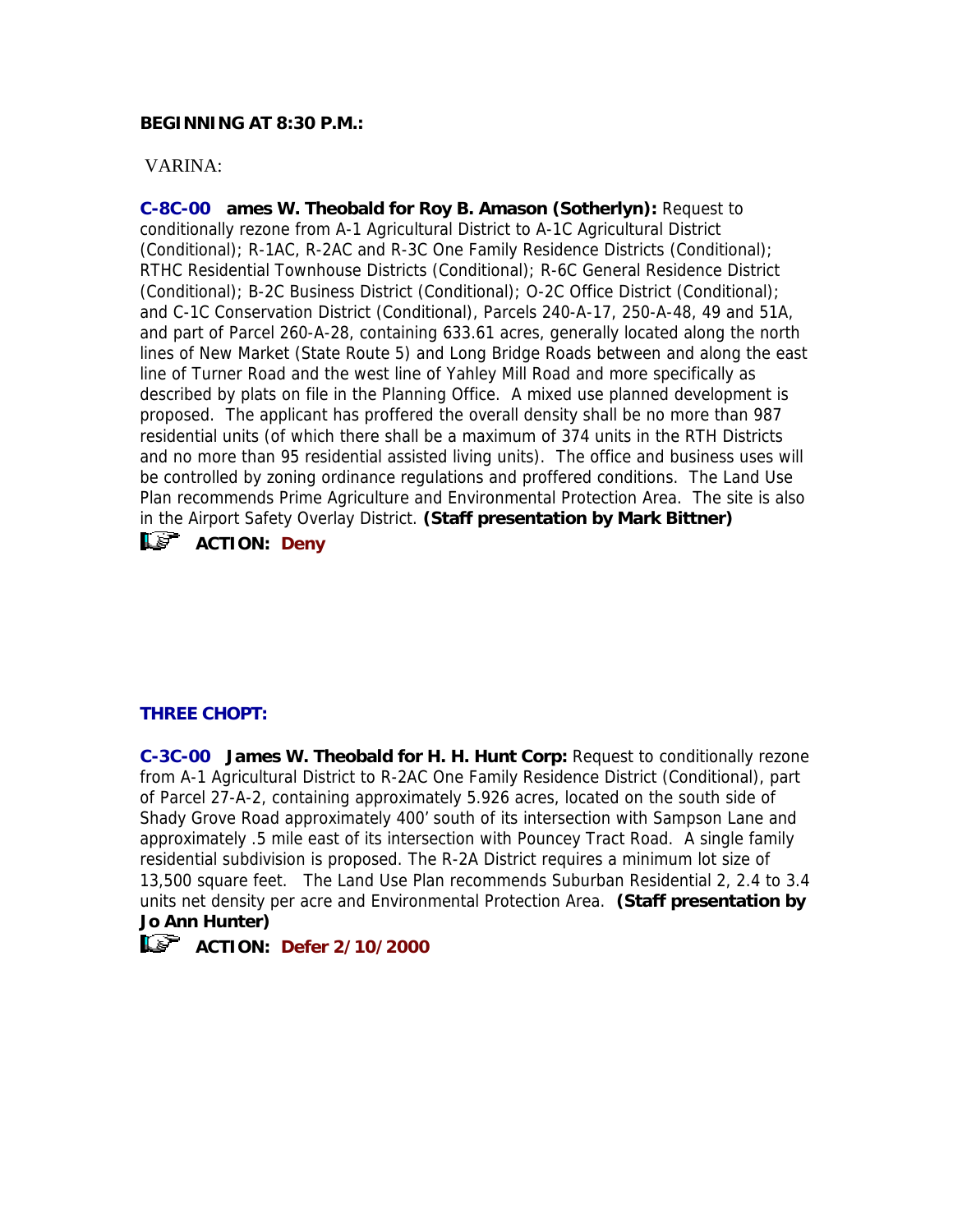## **TUCKAHOE:**

**C-6C-00 Joe Williford for Ivystone Properties, Inc.:** Request to conditionally rezone from R-2A One Family Residence District to R-5AC General Residence District (Conditional), Parcel 67-A-19, containing 3.232 acres, located on the south line of Ridgefield Parkway at the eastern terminus of Dawndeer Lane. Zero lot line residential development is proposed. The R-5A District restricts the maximum density to 6 units per acre. The Land Use Plan recommends Suburban Residential 1, 1.0 to 2.4 units net density per acre. **(Staff presentation by Jo Ann Hunter)**

## **ACTION: Defer 2/10/2000**

VARINA:

**C-7C-00 Henry L. Wilton:** Request to conditionally rezone from A-1 Agricultural District to O-1C Office District (Conditional), part of Parcel 177-A-40, containing approximately 3.9 acres, located at the northwest corner of the intersection of Old Elko Road and Elko Road. The use will be controlled by zoning ordinance regulations and proffered conditions. The Land Use Plan recommends Rural Residential, not exceeding 1.0 unit net density per acre. The site is also in the Airport Safety Overlay District. **(Staff presentation by Lee Householder) ACTION:** Grant

#### **BROOKLAND:**

**C-75C-99 Henry L. Wilton:** Request to conditionally rezone from O-2 Office District to M-1C Light Industrial District (Conditional), part of Parcel 61-A-75, containing approximately 9.6 acres, located on the north line of Parham Road approximately 700' east of its intersection with Ackley Road. A light industrial development is proposed. The use will be controlled by zoning ordinance regulations and proffered conditions. The Land Use Plan recommends Office and Environmental Protection Area. **(Staff presentation by Eric Lawrence)**

**ACTION:** Grant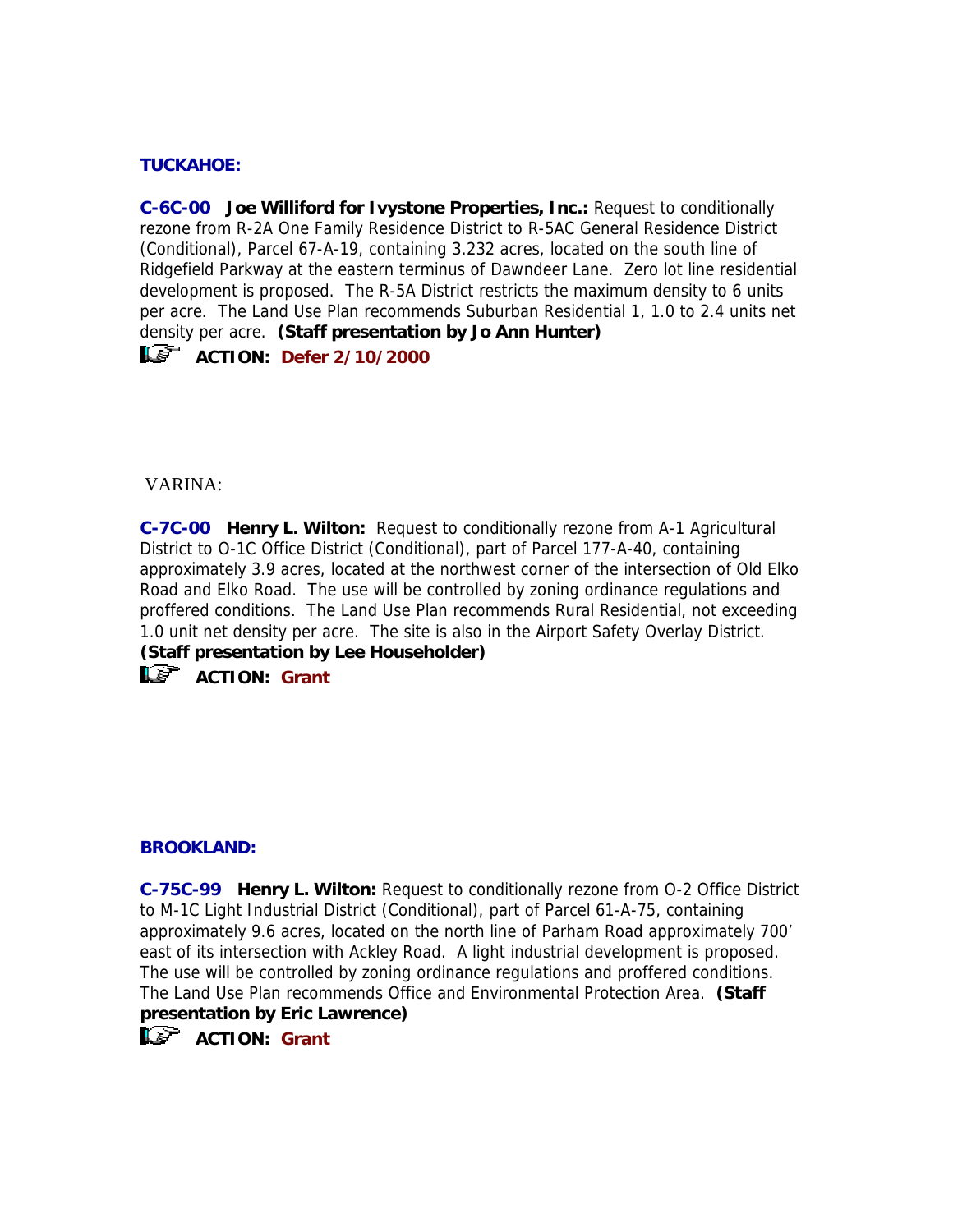**C-10C-00 Jay M. Weinberg for Atack Properties, Inc.:** Request to conditionally rezone from A-1 Agricultural District, RTHC Residential Townhouse District (Conditional) and O/SC Office/Service District (Conditional) to RTHC Residential Townhouse District (Conditional), R-5C General Residence District (Conditional) and O/SC Office Service District (Conditional), Parcels 12-A-2, 4B, 5, 6 and 7; 13-A-24, 21-A-2, 4,5 and 18A, containing approximately 258.184 acres located at the northeast intersection of I-295 and Staples Mill Road. A mixed use office/service, townhomes for sale and apartments development is proposed. The applicant has proffered no more than 110 townhouse units and no more than 300 apartment units on the property. The Office/Service use will be controlled by zoning ordinance regulations and proffered conditions. The Land Use Plan recommends Urban Residential, 3.4 to 6.8 units net density per acre, Office/Service and Environmental Protection Area. **(Staff presentation by Eric Lawrence) Deferral requested to March 9, 2000.**

**ACTION:** Defer 3/9/2000

### **FAIRFIELD:**

Deferred from the December 9, 1999 Meeting:

**C-65C-99 Donald L. Strange-Boston for Steven and Dody Tribble and Charles W. Sanders, Jr. and J. Sanders:** Request to conditionally rezone from B-3C Business District (Conditional) and R-4 One Family Residence District to B-3C Business District (Conditional), Parcels 52-A-55 and 56 and part of Parcels 52-A-53 and 54A, containing 1.5706 acres, located on the west line of Mountain Road approximately 275 feet north of its intersection with North Run Road. Any permitted B-1 use, B-3 Office/Warehouse and Overnight Respite Care for Adults are proposed. The use will be controlled by zoning ordinance regulations and proffered conditions. The Land Use Plan recommends Commercial Arterial and Suburban Residential 2, 2.4 to 3.4 units net density per acre.

# **(Staff presentation by Mark Bittner)**

# **ACTION: Defer 3/9/2000**

**C-11C-00 Thomas & Associates for Kenny Wilbourne:** Request to conditionally rezone from A-1 Agricultural District to R-3AC One Family Residence District (Conditional), Parcel 147-A-77, containing 1.00 acre, located at the southeast